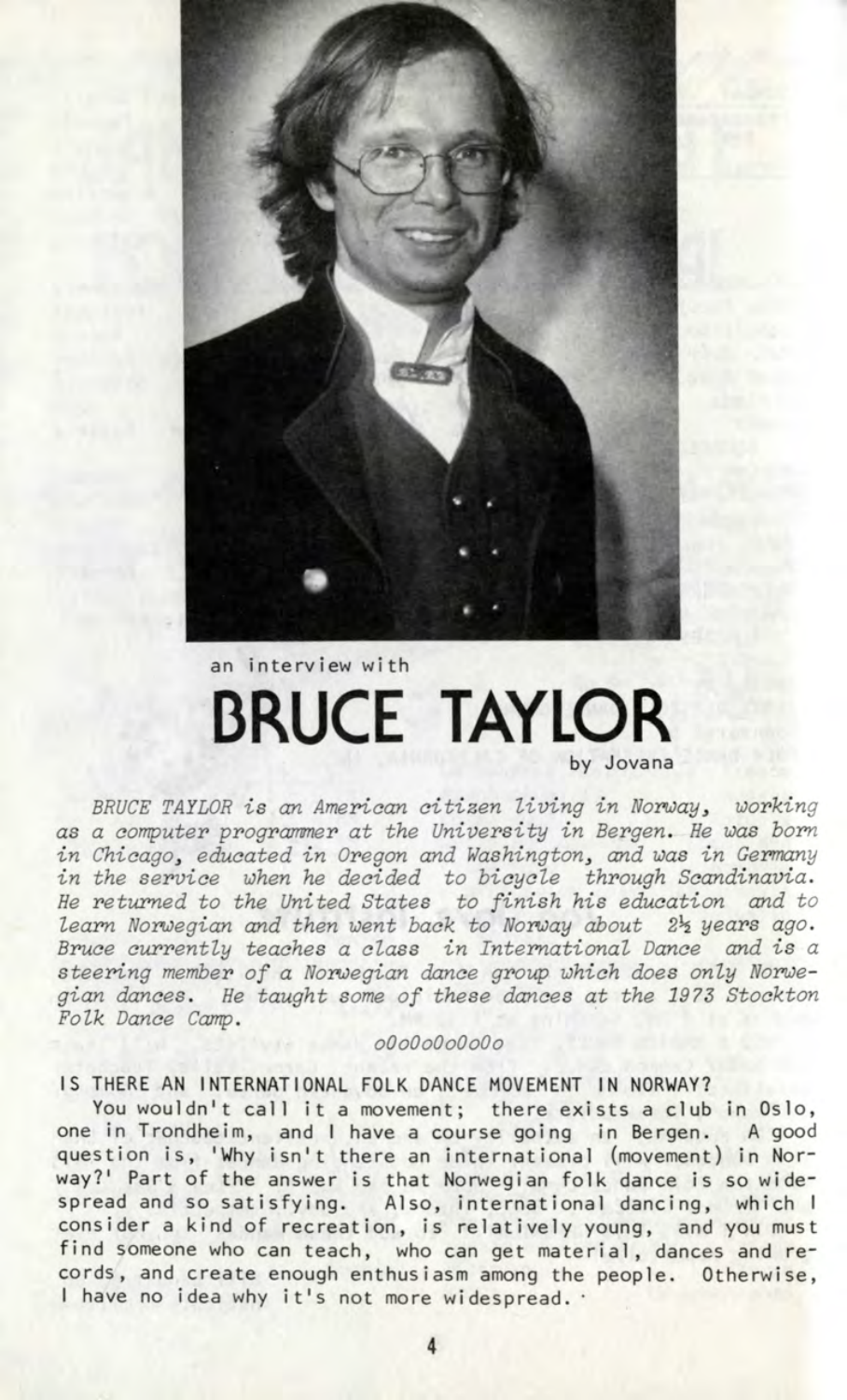HOW ARE NORWEGIAN DANCES DISTINGUISHED FROM OTHER SCANDINAVIAN DANCES?

Good question. Perhaps the most important distinction is that there is to a minor extent dancing traditionally alive in Norway. This is not the case in Finland, or in Denmark, and it's almost not the case in Sweden. Within those roots of a living tradition, we have about five families of dance in Norway. One of those families is very strong; we call it the Bygdedans, normally translated as 'Village Dance'. Members of the Bygdedans group, Ryddle. Oslo, Rurøspols, Springar, Halling, and Ganger, are very much alive and very vibrant. This means that when you throw a dance on a Saturday night at the dance hall , you dance these dances. It means you don't learn these dances, you just do them.

### WHAT ARE THE ORIGINS OF NORWEGIAN DANCE?

You can trace two or three movements: Songdance is an artificial dance, created (or re-created) around 1900-05. There existed long ago in Norway a number of ballads with many verses, 50-75 verses. It's believed that these ballads were danced to, in a long chain dance, with a very simple step, a very boring step, & the purpose of the whole thing was the song that you sang. That dance form died out, and the ballads themselves died out. Then early in the 1900's an authoress, Hulde Garborg, decided to hold the ballads alive. In part it was the National romantic movement: the idea was to be 'Norwegian'. She also figured to inspire a Norwegian Folk Dance. So she took an old ballad and used a step which is still alive on the Farroe Islands, between Iceland and Norway. She used this simple, rather boring step for the verse, and then in the chorus changed to something interesting, like turning around or clapping your hands.

This form is completely invented; it has no basis in tradition, but this is what's normally considered Norwegian Songdance today. It's redeeming virtue, and it's really quite a virtue, is that t's a very social dance. The dances are rather easy, you only dance when you're singing , and it makes your participation much greater. They're always couple dances, and you always have a good hold on your neighbor. The dances are done in a ring with people facing in. It gives a great deal of opportunity for playing with your neighbor, to a much greater extent than dancing a waltz, for example, where it's just you and your partner. With Songdance, you have one person who's leading the dance, someone to decide 'What we'll dance now' and to find the pitch. So the dance floor is acting as a group with the leader. Songdances are very strongly social, so even though they're a new invention, they certainly are more than justified to continue.

GAMALDANS, the old couple dances, waltz, polka, schottische, mazurka, found their way to Norway & acquired a Norwegian flavor. This happened during the 1800s; the polka craze in Paris was 1839, something like that. There's also some connection with the coming of the accordian [invented in the 1820's], an instrument louder than the fiddle and to a certain extent more versatile, so that it often made inroads on fiddle music; people would rather dance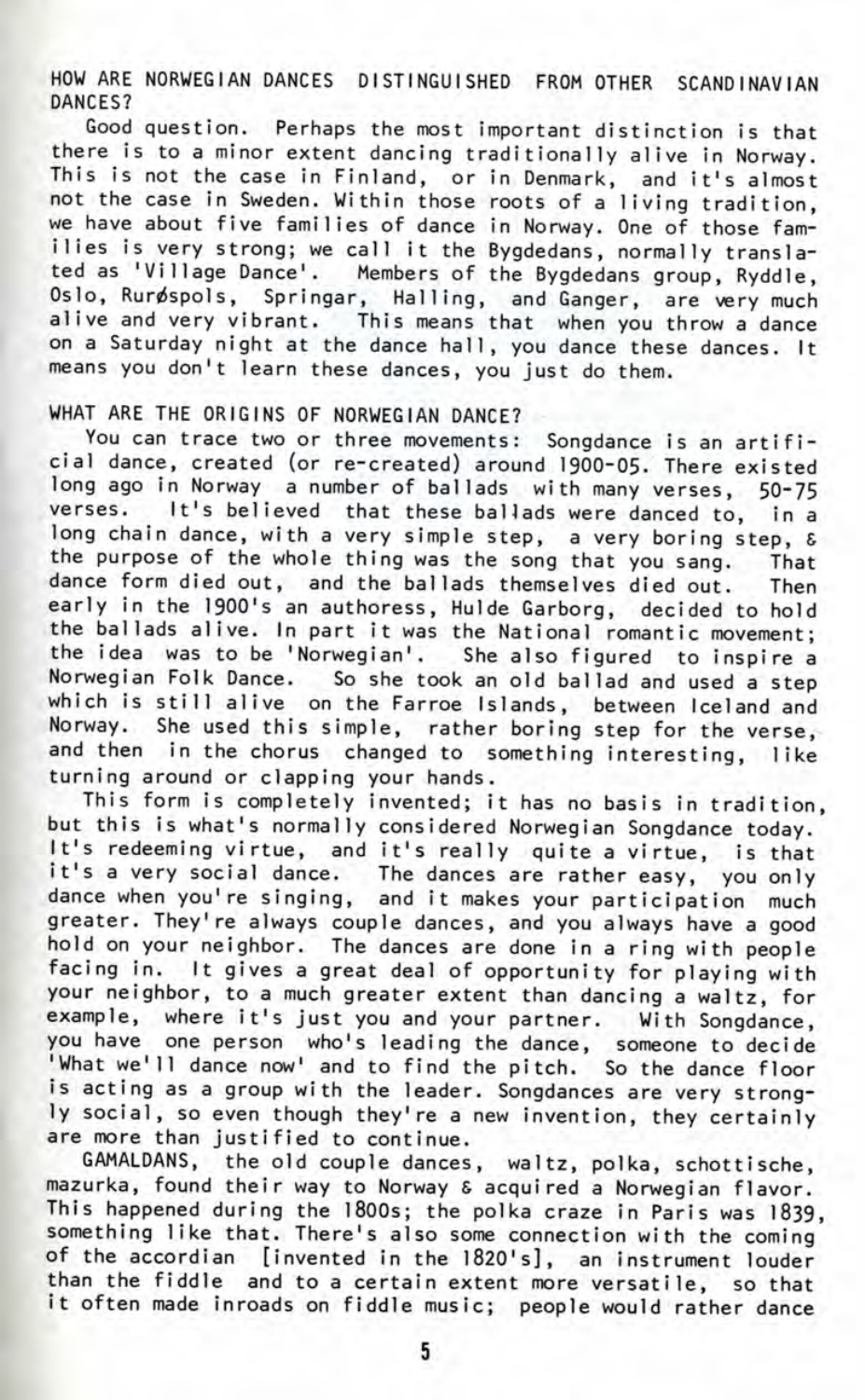to the accordian than the fiddle. Also, it fit these Gamaldans better than fiddle music. So today, musicians very often use an accordian, or perhaps a trio with accordian, fiddle, and base, for Gamaldans.

ARE YOU SAYING THAT MOST OF THE DANCE IN NORWAY, EXCEPT FOP THE SONGDANCE, MIGRATED THERE, OR WAS ANYTHING INDIGINOUS?

That's a very hard question to answer. We normally consider the Bygdedans as the pearls of Norwegian dancing, because they've been there the longest; they've acquired the strongest Norwegian flavor. But just the same, there's a very clear tie between Springar and Gangar (which are about the same dance in two rhythm and three rhythm; Ganger is twos, and Springar is threes) and the Laendler of Austria.

And POLS (even though the dances are called 'Polska', that doesn't mean they're decended from Poland), a turning dance, is a newer form, where you're face to face with your partner, turn rapidly, & progress around the hall. It's the same sort of thing you do in a waltz, but you use only two of the three beats, like the Hambo. Pols is another one of the Bygdedanses, which we consider much more indiginous Norwegian than the Gamaldans.

There's another category, the FIGURDANS, which are very clearly related to European dances, with influences from Germany, France, England. If I recall the story properly, there was a soldier who had been off to war somewhere in Europe, & he came back with two or three dances, around 1850. Those dances survived in his vil lage, and later when Klara Semb [the collector] came around and began writing down the figure dances, those are the dances she wrote down. So there is a very clear path of how these dances acquired a Norwegian flavor, the music being played by Norwegian fiddlers with their own style.

Figurdans often involves floor patterns, a square of four, perhaps a six-man reel, and it has a set pattern of steps. For example, you know that for six measures I'm going to do this, and on the 18th measure I'm bound to clap my hands. That's the essence of a Figurdans, that the dance measures are specified.

## THE OTHER DANCES THAT YOU'VE TALKED ABOUT ARE MORE FREE STYLE?

Right. Gamaldans, the waltz, you can turn one way and the other way, its up to you. And Bygdedans, you have much more variation; oftentimes there are more figures. You can come loose from the girl, she turns for a while, and the boy does a little showoff, then you come back together and turn in place for a while without progressing in the hall; that's a very old form. Then you take another hold and begin to progress. So there you have absolutely the greatest amount of individual freedom.

One more group is children's Song-games. This is a kind of singing dance, but different from Songdans. You sing a sing, and you play a little game. [LIKE RING-A-ROUND THE ROSIE?] Exactly. There are a large number of these, and we use them more and more among folk dance circles, because they're very simple and very 'real', as opposed to Songdanses, which are very social.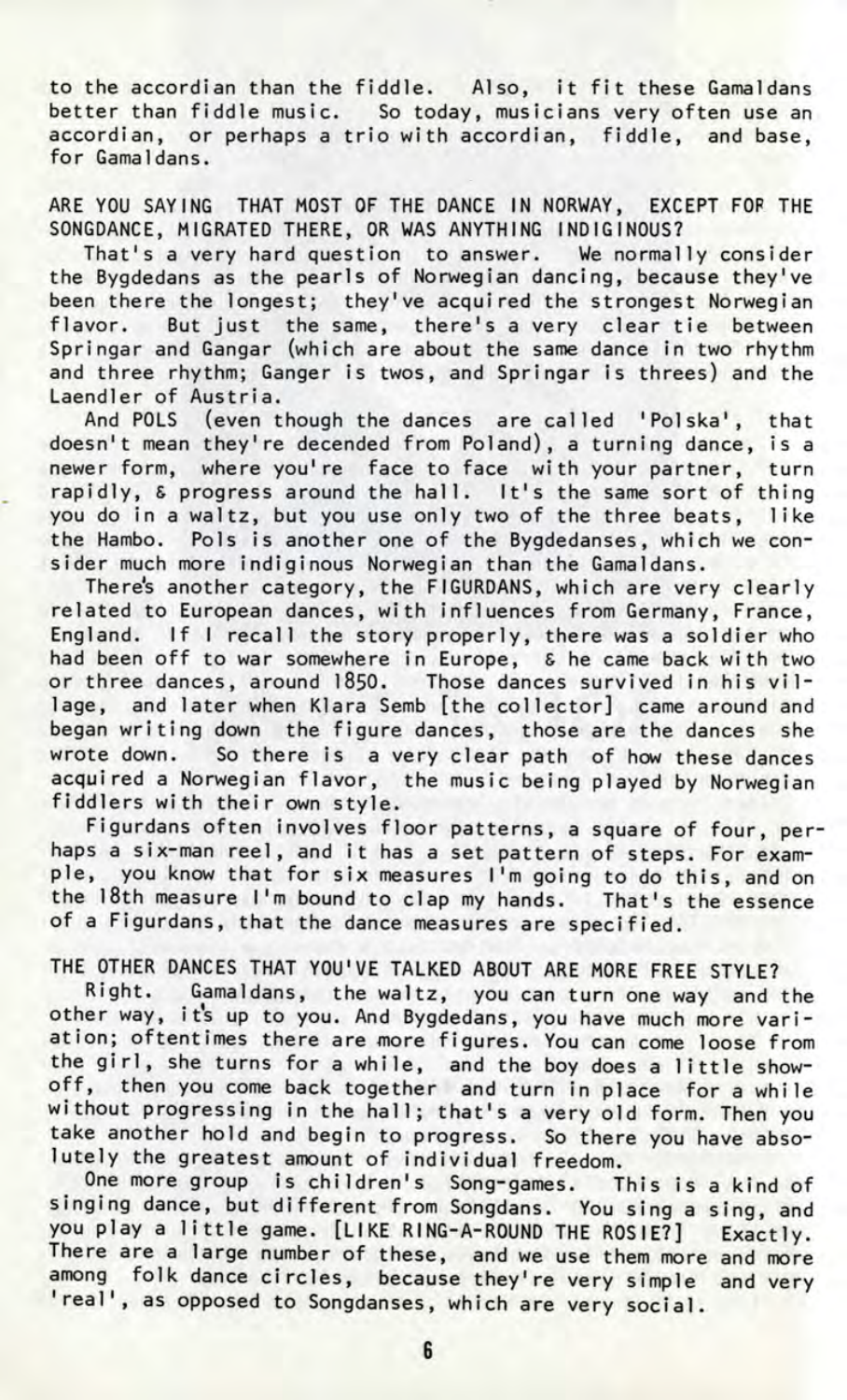

HOW HAS NORWAY'S GEOGRAPHY AFFECTED DANCE STYLES?

The villages are isolated, one from another, which means the<br>les are different, one from another. This is most important styles are different, one from another. when talking about Bygdedans, Springar and Ganger. For one thing, there's often a critical difference in dance rhythm between villages. A fiddler from Tillemok playing Springar, which is a dance in threes, at about the same tempo as a fellow from Valderes, for example, playing his Springar, and a fellow from Western Norway, also playing a Springar, wouldn't allow a dancer from one area to dance to the fiddler from another area, because the rhythm is so di fferent.

If you look at Norway, it's shaped 1ike a spoon, with the handle in the North (very little happens north of Trondheim) and the spoon in the West and part of the South is the Hardanger fiddle region; in the East you find the usual playing fiddle, flat violin; and until just recently, in this century, those two regions did not overlap. And their very different techniques for playing meant that they had very different dance styles. That is to say, in the flat fiddle region you don't have Springar in the usual sense of the word. You find Pols, and you find something called Springleik, which is perhaps a very simple Springar. And in the same direction, in the Hardanger region you don't find Pols. However, Turdans is spread overall.

### DO LAPLANDERS HAVE THEIR OWN DANCES?

I've been told, several times, by people 1 think should know, that the Lapps do not dance. I've never seen it written.

### IS TRADITIONAL DRESS WORN ANYWHERE IN NORWAY FOR EVERYDAY WEAR?

Yes, by a very few people in Hallingdal, a few in Setesdal, southern Norway, & by the Lapps, of course. It's really a living